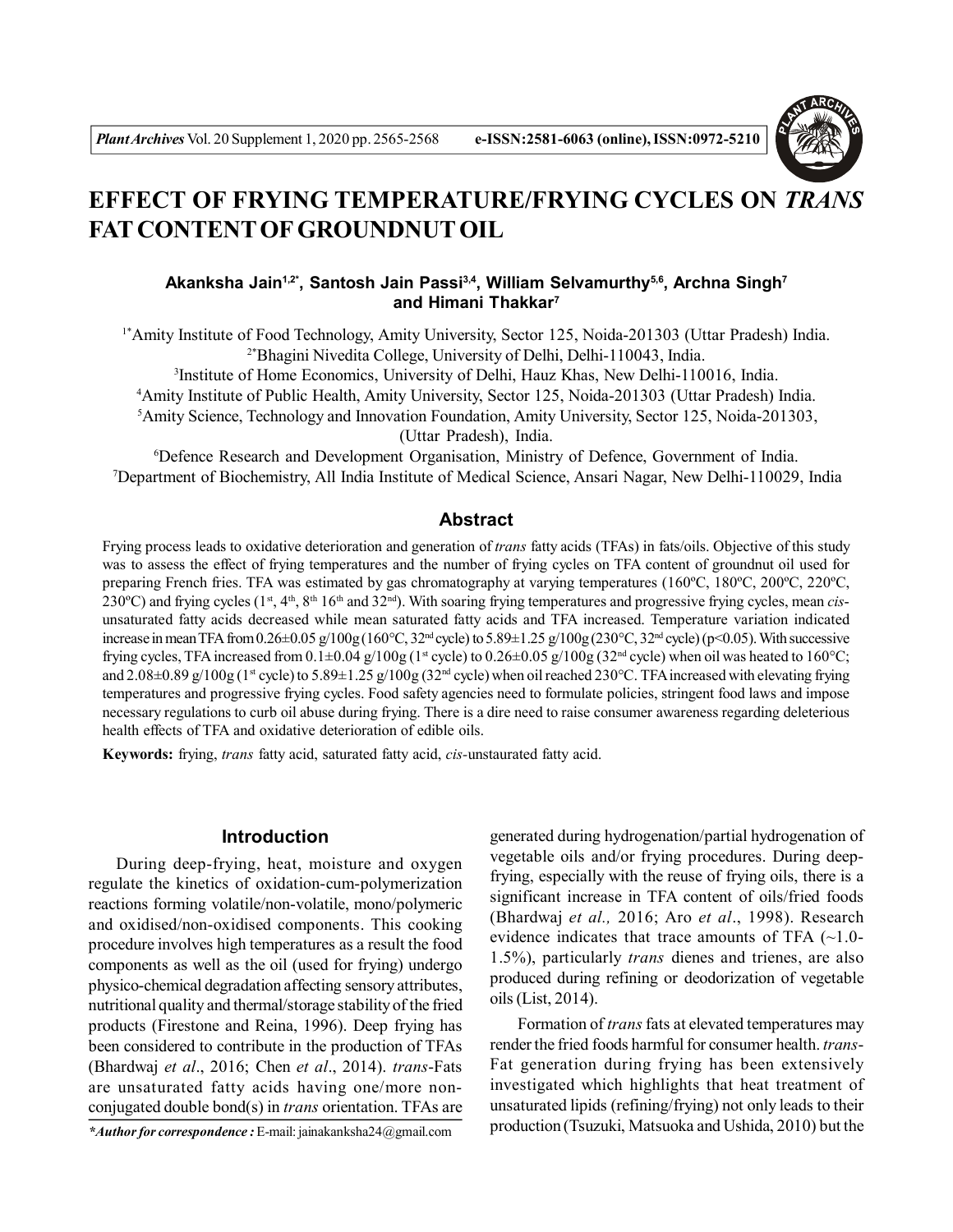concentration increases with rising temperatures and prolonged heating (Hou, Jiang and Zhang, 2012). Studies document that TFAs are mainly generated under severe frying conditions (Aladedunye and Przybylski, 2009; Bansal *et al*., 2009; Romero, Cuesta and Sanchez-Muniz, 2000).

India's groundnut oil production contributes to nearly 10% of the world's total vegetable edible oil production (FAO, 2018). Owing to high smoke-point, groundnut oil  $(-230^{\circ}C)$  is considered more suitable for deep-fat frying procedures. For frying purposes, in fact groundnut oil is considered even better than soybean oil as over a period of time it develops lesser off flavours (Young, 1996).

The quality of oil that has been used for frying is a matter of serious concern both for the consumers as well as the food safety institutions/organisations, since the degradation products are envisaged to adversely affect the sensory/nutritional quality of these oils. However, Indian data pertaining to TFA content of oils for frying under varying conditions are rather scanty. The present study was, therefore, designed to assess the effect of frying temperatures and number of frying cycles on *trans* fat content of the groundnut oil used for frying.

## **Materials and Methods**

Keeping in mind thermal stability of the oils used for frying, groundnut oil was selected for the study. A fresh batch of refined groundnut oil was procured from the local market (*Kotla Mubarakpur,* New Delhi). Frying trials using groundnut oil were carried out at Amity University - Noida Campus (Uttar Pradesh). However, fatty acid profiling including TFA content of oils was carried out at the Department of Biochemistry, All India Institute of Medical Sciences, New Delhi.

100g freshly cut potato strips  $(10\times10\times70$ mm) using French fry cutter were fried in groundnut oil (750 mL) in a thick aluminium *karahi.* Frying process was carried out at varying temperatures (160ºC, 180ºC, 200ºC, 220ºC, 230ºC) uptil 32 frying cycles so as to obtain golden brown coloured French fries (visual assessment). At each temperature range, the frying process was initiated with 750 mL of oil starting from the  $1<sup>st</sup>$  till the 32<sup>nd</sup> frying cycle. Further, at each of these temperatures, 30 mL of the oil sample was drawn after the 1st, 4th, 8th 16th and 32<sup>nd</sup> frying cycle without replenishing the oil for subsequent frying cycles. The oil samples so drawn (30 mL) were cooled to room temperature, filtered (using Whatman No. 4) and stored in sterilised air-tight glass bottles at -20ºC till further analyses.

These oil samples were analysed (in duplicates) for fatty acid profile including TFA content. For the present study, analytical grade reagents - fatty acid methyl ester/ reference standards as well as other chemicals and solvents were obtained from NuChek, Merck and Sigma. For analyzing the fatty acid profile of oil samples, fatty acid methyl ester 40 component mix (GLC-607) and individual fatty acid esters (arachidonic acid, behenic acid, eicosatrienoic acid, linoleic acid, linolenic acid, oleic acid, myristelaidic acid, palmitelaidic acid, C18:1t, C18:1t6,  $C18:1t\Delta9$ ,  $C18:2t$ ) were procured from NuChek Prep, Inc (Waterville, Maine) and Supelco.

For studying the effect of frying on fatty acid profile, unheated groundnut oil (control) was also analysed for its fatty acid composition. Undecanoic methyl ester (C11:0) was used as the internal standard.

### **Analytical Assessments**

Fatty acid composition (including TFA) weas determined as per the official methods given by the American Oil Chemists' Society (AOCS).

The oil samples were brought to room temperature and fatty acid methyl esters (FAMEs) were prepared by AOCS official method Ce 1h-05 (2005). The FAMEs were analysed in the Agilent 7890B series gas chromatograph equipped with flame ionization detector (FID) and a fused silica capillary SP-2560 column (100  $m \times 250$  µm internal diameter  $\times$  0.20 µm) coated with cyanopolysiloxane (Supelco Inc., Bellefonte, Pennsylvania). The oven temperature was programmed from initial  $140^{\circ}$ C (hold time: 5 min; ramp:  $1^{\circ}$ C/min) to 235°C (hold time: 5 min) making the total run time of 105 minutes. The injector and detector port were at 225°C and 260°C respectively. Nitrogen was used as the carrier gas (1 mL/min) -cum-makeup gas (35 mL/min) and hydrogen (20 mL/min) as well as air (200 mL/min) the flame gases. A split ratio of 1:10 was used and 1  $\mu$ L was injected in the GC for analysis. The fatty acid profiling was done by comparing the retention times of equivalent chain length fatty acids with those obtained by running the known standards (FAMEs from Supelco and NuChek). The peaks were manually integrated, identified and quantified (by computing area under the specific peak using AIMIL software (Nucon Technologies). Thus, concentration of the individual fatty acid was assessed on the basis of per cent under peak in relation to that of the total area.

#### **Statistical Analysis**

For all the above parameters, data have been reported as mean±SD and these were subjected to Pearson correlation, ANOVA analyses and Tukey's Honestly Significant Difference Test using SPSS version 21.0 and Microsoft Excel. Graphs were prepared using Origin Pro9 64-bit software.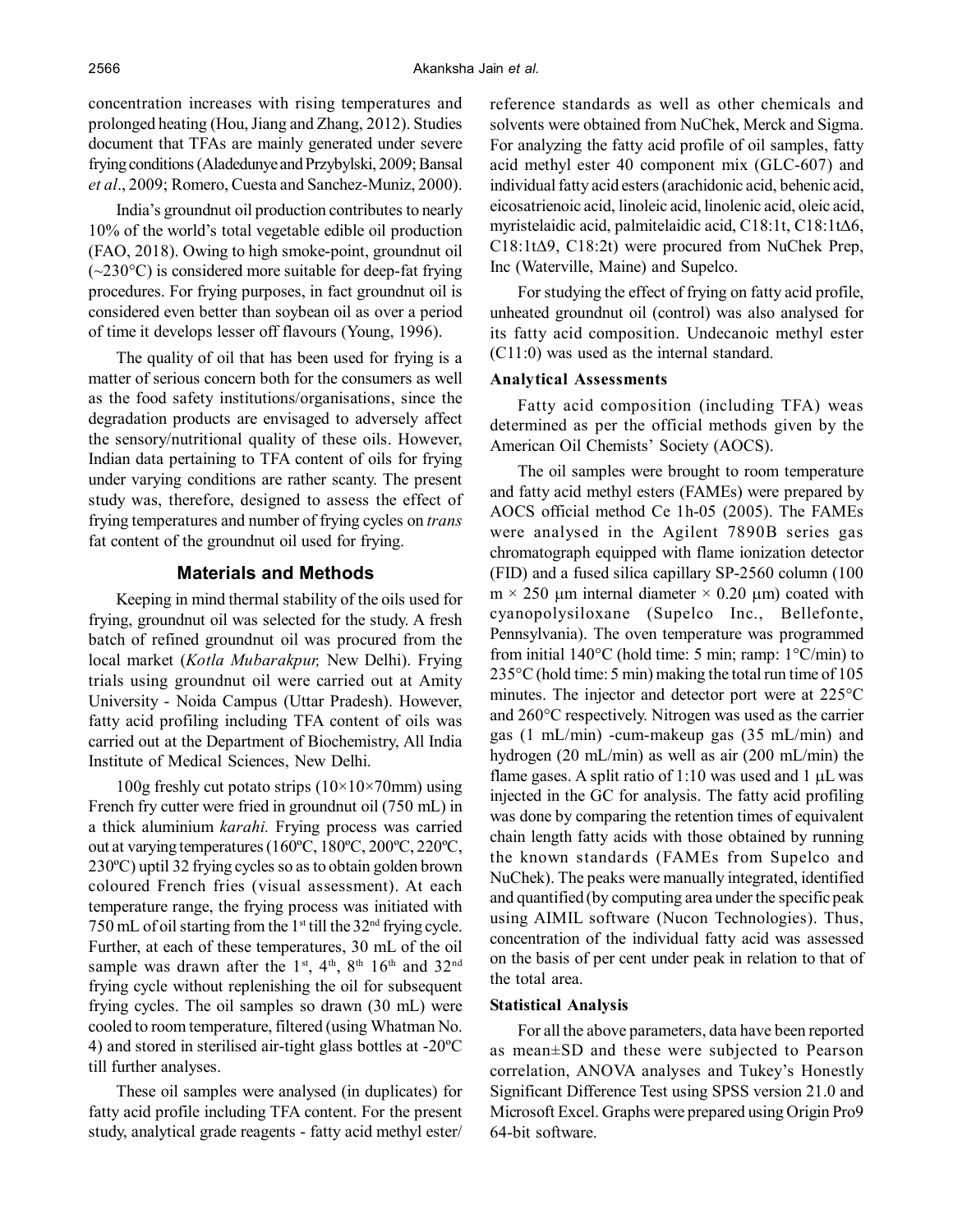Fatty acid composition is a key parameter for assessing quality of oils since thermic parameters profoundly affect the sensory, physicochemical and nutritional attributes of the oils. Groundnut oil-being high in oleic acid, possesses greater thermal stability. Its oxidative degradation is also slower as compared to other high PUFA containing oils like sunflower, safflower oil etc. (Abdulkarim *et al*., 2007; Young, 1996). Due to high smoke point  $(\sim 230^{\circ}C)$  and neutral taste, groundnut oil is considered more suitable for frying foods.

In the freshly procured unheated groundnut oil (kept at room temperature), TFA was undetectable while mean SFA was 19.42±0.8g/100g and *cis*-UFA 80.58±0.7g/100g. With rising frying temperatures and successive number of frying cycles, the mean *trans* fat increased from  $0.26\pm0.05g/100g$  (at 160°C, 32<sup>nd</sup> cycle) to 5.89 $\pm1.25g/$ 100g (at 230°C, 32nd cycle), mean SFA increased from 25.28±1.45g/100g (at 160°C, 32nd cycle) to 43.29±1.89g/ 100g (at 230°C, 32nd cycle) but the *cis*-unsaturated fatty acids decreased from  $74.46 \pm 1.59$  g/ $100$ g (at  $160^{\circ}$ C,  $32^{\text{nd}}$ cycle) to  $50.82 \pm 1.26$  g/ $100$ g (at  $230^{\circ}$ C,  $32^{\text{nd}}$  cycle). While there was more than 22 fold increase in the TFA concentrations, SFAs increased by nearly 71%, the *cis*-UFAs decreased by nearly 31% (Fig. 1).

Elevating frying temperatures indicated a significant positive correlation with TFA as well as SFA concentrations but a negative correlation with *cis*unsaturated fatty acids  $(p<0.01$ , Table 1). Our study findings are in agreement with Sanibal and Mancini-Filho (2004), who reported that during deep-fat frying of potatoes in soybean oil/partially hydrogenated soybean oil at 180±5°C, *cis*-PUFA decreased while SFA and TFA increased significantly (p<0.001). Similar findings have been documented by Bhardwaj *et al.*, 2016 and Aladedunye and Przybylski, 2009). A study by Chen *et al.,* 2014) inferred that deep-fat frying procedures at extreme temperatures and/or prolonged durations induce thermal degradation coupled with TFA formation in the oil and that their concentrations are directly proportional

**Table 1:** Pearson correlation coefficients w.r.t. fatty acid profile across individual frying temperatures and varying frying cycles.

| <b>Chemical parameter</b><br>/frying temperature | <b>SFA</b> | cis-UFA   | TFA       |
|--------------------------------------------------|------------|-----------|-----------|
| 160°C                                            | $0.987**$  | $0.988**$ | $0.980**$ |
| 180°C                                            | $0.978**$  | $0.977**$ | $0.889*$  |
| 200 <sup>o</sup> C                               | $0.976**$  | $0.979**$ | $0.987**$ |
| $220^{\circ}$ C                                  | $0.991**$  | $0.990**$ | $0.939**$ |
| $230^{\circ}$ C                                  | $0.968**$  | $0.968**$ | $0.931**$ |

†SFA: saturated fatty acid, *cis*-UFA: *cis*-unsaturated fatty acid, TFA: *trans* fatty acid. Correlation: \*significant at 0.05 level, \*\*significant at 0.01 level.

to the frying temperatures and/or duration of frying. At the end of 15<sup>th</sup> frying cycle, TFAs were found to increase from 0.14% (fresh oil) to 0.30% (Çaglar, Duman and Özcan, 2012; Aladedunye and Przybylski, 2009) also reported an increase in TFA levels of the canola oil used for frying the French fries for a period of one week  $(-3.3\%$  at  $185\degree$ C,  $5.9\%$  at  $215\degree$ C). Almost similar findings have also been documented for corn oil (Yang *et al*., 2012; Wolff, 1993) reported that vacuum heating of flaxseed oil at varying temperatures led to an increase in



**Fig. 1:** TFA (*trans* fatty acid; a), SFA (saturated fatty acid; b) and *cis*-UFA (*cis*-unsaturated fatty acid; c) of groundnut oil subjected to varying frying temperatures and frying cycles.

†All values represent mean of two independent analyses (g/100 g), errors bars indicate standard deviation.